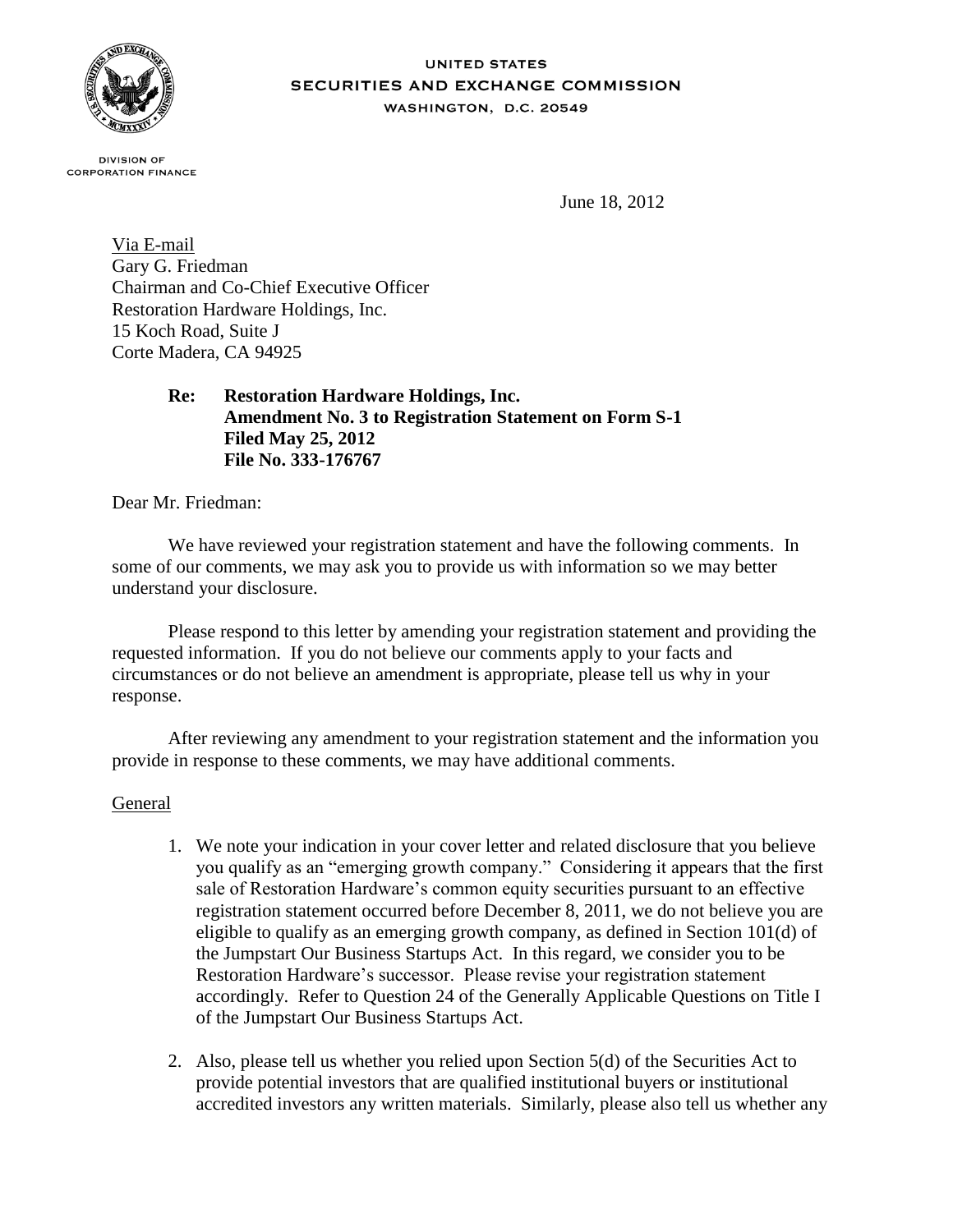> research reports about you have been published or distributed in reliance upon Section  $2(a)(3)$  of the Securities Act of 1933 added by Section 105(a) of the Jumpstart Our Business Startups Act by any broker or dealer that is participating or will participate in your offering.

## Prospectus Summary, page 1

## Our Company, page 1

- 3. We note your references in this section and in the "Our Competitive Strengths" section on page 2 to market share gains and to continuing to "rapidly grow [y]our market share." Please disclose the basis for these statements and any recent increases in market share, with a view to explaining to investors how your market share has changed in recent periods. Please also disclose the basis for your statement regarding your "superior sales growth."
- 4. Please explain what you mean by the statement that your brand is "disrupting" the current home furnishings market and describe the impact on the home furnishings market of any such disruption. Please also provide the basis for your statement that your "ability to innovate, curate and integrate products, categories, services and businesses with a completely authentic and distinctive point of view" is "unique."

## Our Growth Strategy, page 3

## Transform Our Real Estate Platform, page 3

5. Please disclose the basis for your belief that you have the opportunity to double your selling square footage in the U.S. and Canada over the next 7 to 10 years, including whether the basis for this belief is attributable to any third-party research or to management's internal estimates. If the statement is based upon management's belief, please include an explanation for the basis of such belief. If the information is based upon third-party research, please disclose the source of the information in your filing and provide copies of these documents to us, appropriately marked to highlight the sections relied upon and cross-referenced to your prospectus.

# Expand Our Offering and Increase Our Market Share, page 3

6. We note the disclosure at the top of page 4 that you plan to test "new business opportunities such as Art & Culture and Hospitality." In an appropriate place in your prospectus, please briefly describe these lines of business. If the "Hospitality" business to which you refer on page 4 is different from the contract business that serves hospitality clients to which you refer on page 88, please differentiate as appropriate.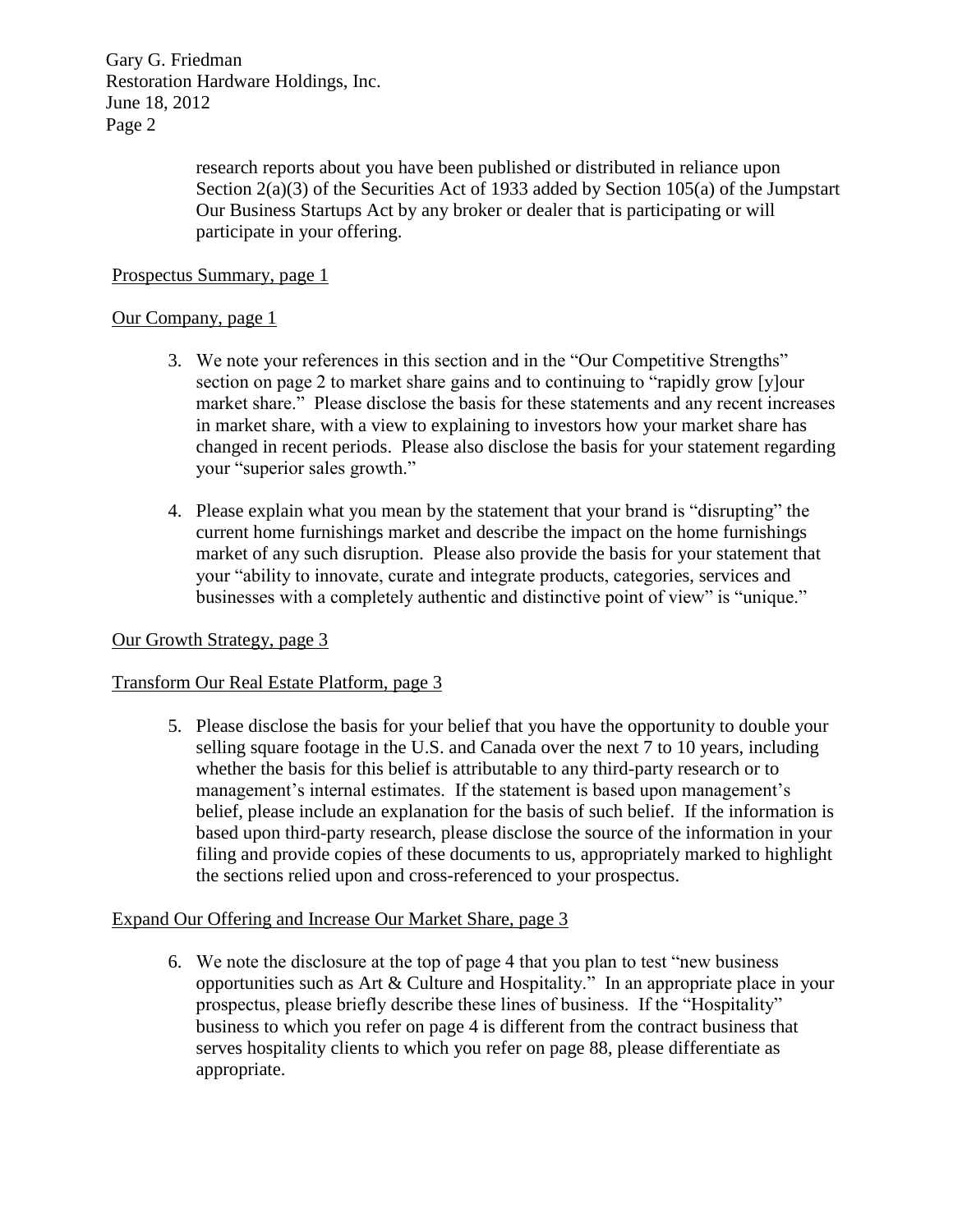## The Offering, page 10

# Voting Rights, page 10

7. In this section or the Description of Capital Stock section, please briefly describe the circumstances in which the law requires holders of your Class A and Class B common stock to vote separately.

# Capitalization, page 43

- 8. Refer to comment 31 of your response letter dated October 21, 2011. As previously requested, please revise footnote 2 to disclose the amount of unrecognized compensation expense related to the unvested restricted shares of your common stock that will be issued under the Replacement Plan. Please separately disclose the amount of expense associated with your unvested restricted shares of Class B common stock.
- 9. We note you plan to issue options to purchase shares in connection with this offering to your Co-Chief Executive Officers at an exercise price yet to be determined. Please disclose the amount of any compensation expense that will be associated with these options.

## Selected Historical Consolidated Financial and Operating Data, page 47

- 10. Refer to footnote 10 on page 49 where you state you use Adjusted EBITDA "to make budgeting decisions." Please expand your disclosure to specify the nature of the budgets that you use Adjusted EBITDA. If you are using Adjusted EBITDA as a liquidity measure, please tell us how your presentation complies with Item 10(e) of Regulation S-K or revise as necessary. In this regard your reconciliation from EBITDA to Adjusted EBITDA includes numerous recurring items that require cash settlement.
- 11. Please expand your tabular presentation of Other Financial and Operating Data to include cash flows from operating, investing and financing activities for each period presented. Refer to Non-GAAP Financial Measures Compliance and Disclosure Interpretations Question 102.06.

## Management's Discussion and Analysis, page 51

## Fiscal 2011 Compared to Fiscal 2010, page 58

## Net Revenues, page 58

12. Revise your disclosure to discuss the changes in the number of your retail stores. In this regard, explain the underlying reasons for the decrease in stores.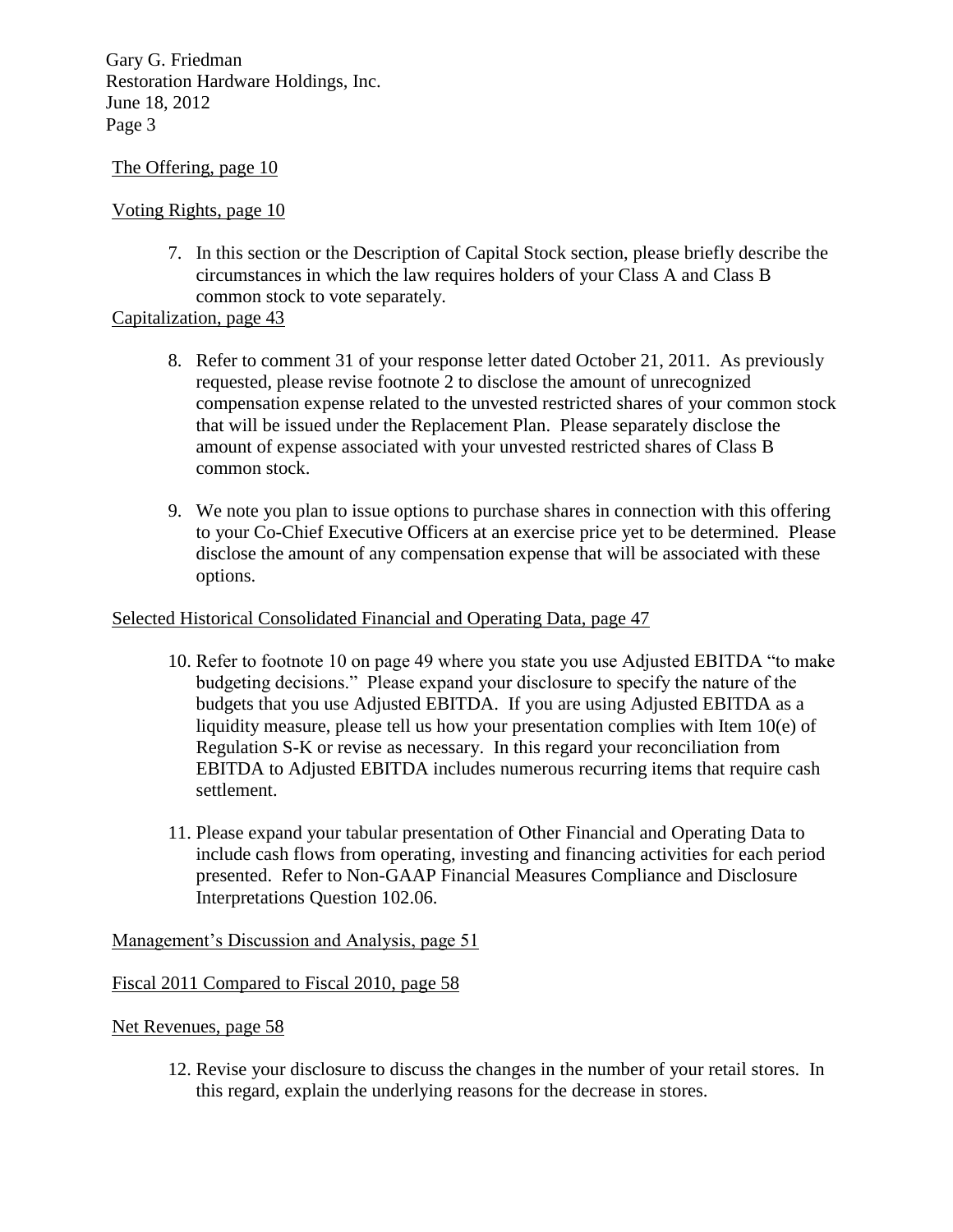### Gross Profit, page 58

13. We note the increase in your gross margin related to "improved product margins." Revise your disclosure to explain in further detail which products exhibited better product margins. In this regard, tell us what consideration you gave to disclosing the gross margin separately for furniture and non-furniture products.

### Liquidity and Capital Resources, page 64

- 14. We note your response to comment 46 in our letter dated October 7, 2011 and your disclosure on page 64 regarding your planned capital expenditures for fiscal 2012. Please also disclose the sources(s) of such capital expenditures. Additionally, please briefly discuss the anticipated amount and source(s) of your future capital expenditures. Refer to Item  $303(a)(2)$  of Regulation S-K. In this regard, we note your statement on page 3 that you have the opportunity to double your current selling square footage in the next 7-10 years.
- 15. Please expand your discussion to include the \$12.4 million capital contribution adjustments to cash provided by operating activities of \$17.1 million.

### Stock-Based Compensation, page 71

16. Refer to comments 55 and 15 of your response letters dated October 21, 2011, and December 8, 2011, respectively. We re-issue our prior comments. Further, please reconcile for us the grants of time-based and performance-based units on page 73 to the amounts disclosed in footnote 11 beginning on page F-26. Lastly, tell us why the weighted average grant date fair value of your performance-based units decreased in fiscal 2011 from fiscal 2010.

#### Index to Consolidated Financial Statements, page F-1

17. Please update your financial statements for your first fiscal 2012 quarter. Refer to Rule 3-12 of Regulation S-X.

We urge all persons who are responsible for the accuracy and adequacy of the disclosure in the filing to be certain that the filing includes the information the Securities Act of 1933 and all applicable Securities Act rules require. Since the company and its management are in possession of all facts relating to a company's disclosure, they are responsible for the accuracy and adequacy of the disclosures they have made.